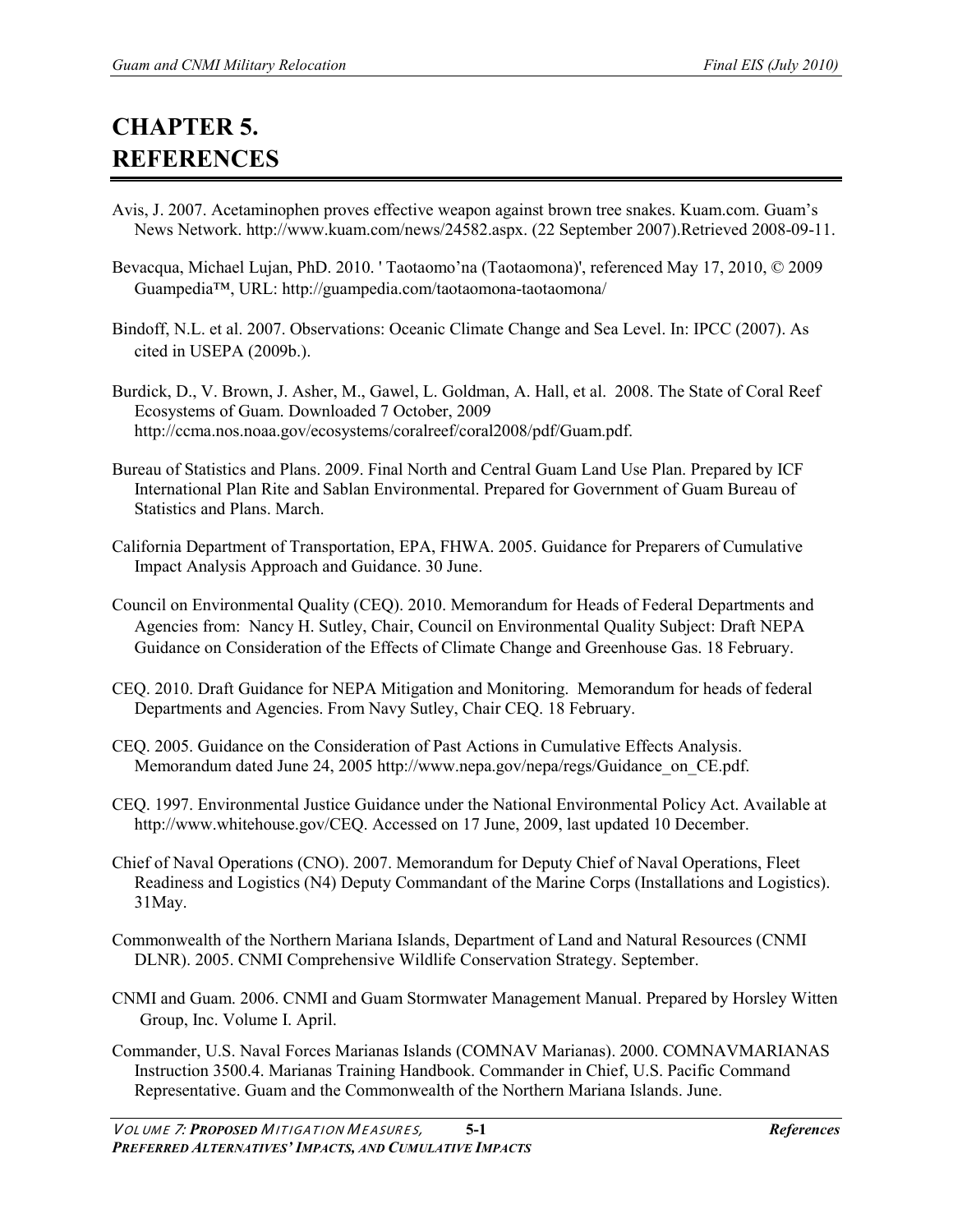- Department of Commerce (DoC), National Oceanic and Atmospheric Administration (NOAA), National Ocean Service (NOS), Coastal Services Center (CSC). 2007. 2005 Era Guam Impervious Surface (GIS data). 16 November.
- Department of Defense (DoD) and Department of Energy (DOE). 2010. Quadrennial Defense Review, Climate Change Support. http://www.ornl.gov/sci/knowledgediscovery/QDR/ and www.ornl.gov/sci/knowledgediscovery/QDR/guam/GuamAssessment.pdf. Accessed 15 March 2010.
- Department of the Interior (DOI). Office of Insular Affairs. 2009. Adaptive Management The U.S. Department of Interior Technical Guide. http://www.doi.gov/initiatives/AdaptiveManagement/documents.html. Last updated 2009, Accessed 5 October 2009.
- DOI Office of Insular Affairs. 2007. "U.S. Territories". 9 February.
- Federal Emergency Management Agency (FEMA) 2003a. "Super Typhoon Pongsona: The First 100 Days Over \$300 Million in Disaster Relief and Assistance".
- FEMA. 2003b. Update on Recovery Efforts in Guam and Rota Following Super Typhoon Pongsona. 12 March 2003.
- Federal Highways Administration (FHWA). 2006. Detailed Monitoring Protocol for U.S. 95 Settlement Agreement*.* Battelle for FHWA. http://www.fhwa.dot.gov/environment/airtoxicmsat/airtoxmsat\_toc.htm. Last updated 12 June 2006, Accessed 5 October 2009.
- FHWA. 2006. Roadway Construction Noise Model User's Guide. January.
- Foote, K., U.S. Fish and Wildlife Service. 2004. Tinian Monarch Rebounds; Species Removed from Federal List of Endangered and Threatened Wildlife. http://www.fws.gov/news/NewsReleases/R1/21971033-65B8-D693-799D4FDD9EA43E04.html. Accessed 9 October 2009.
- Fosberg, F.R. 1960. The Vegetation of Micronesia. American Museum of Natural History Bulletin 119:1- 75.
- Fritts, T.H.; and D. Leasman-Tanner. 2001. The Brown Treesnake on Guam: How the arrival of one invasive species damaged the ecology, commerce, electrical systems, and human health on Guam: A comprehensive information source. U.S. Department of the Interior http://www.fort.usgs.gov/resources/education/bts/bts\_home.asp.
- Gillespie, B., 2002. Hope Prevails Amid Complex Recovery in Guam. RedCross.org http://www.redcross.org/news/ds/hurricanes/021215pongsona.html.
- Global Security. 2005. Military: Tinian. http://www.globalsecurity.org/military/facility/tinian.htm. Last update 26 April 2005, Accessed 9 October 2009.

GovGuam. 2008. The Guam Mapbook. Bureau of Statistics and Plans. January.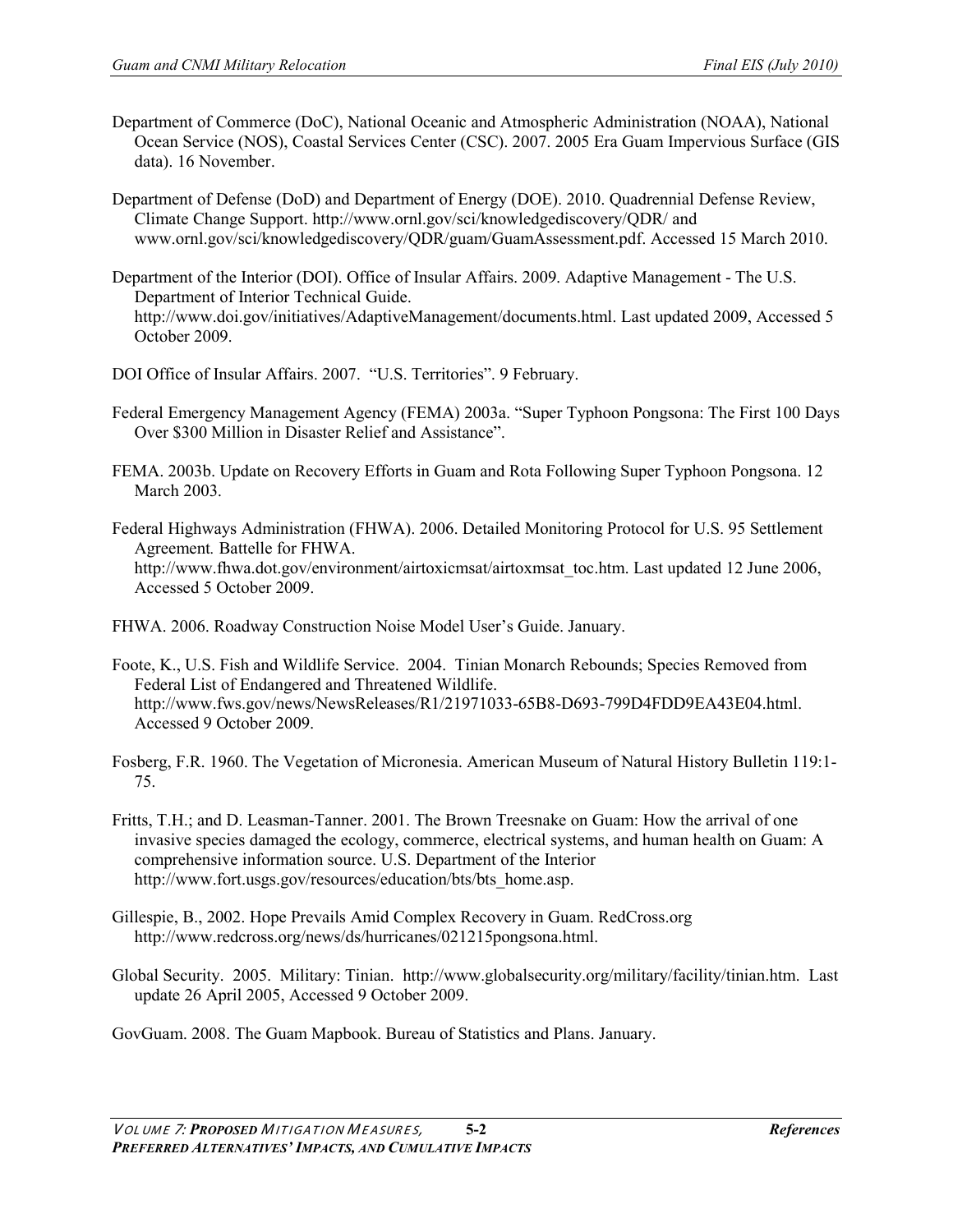- Guam Comprehensive Outdoor Recreation Plan Update (GCORP). 2006. Department of Parks and Recreation, Government of Guam. Prepared by Daniel D. Swavely Consulting Services, Tamuning, Guam.
- HDR Hawaii Pacific Engineers. 2008. Guam Solid Waste Utility Study for Proposed USMC Relocation. April.
- Hodgson, R. A. J., G. C Wall, J. W. Randles, 1998, Specific Identification of Coconut Tinangaja Viroid for Differential Field Diagnosis of Viroids in Coconut Palm, Phytopathology 88 (8): 774–781, doi:10.1094/PHYTO.1998.88.8.774, http://www.apsnet.org/phyto/PDFS/1998/0527-01R.pdf.
- Holmes III, R. 2001. "Environmental Ethics in Micronesia, Past and Present, Part II Guam Today: Still "on the Edge." Colonial Legacy and American Presence". International Society for Environmental Ethics Newsletter 12 (3). http://www.cep.unt.edu/ISEE/n12-3-01.htm.Definitions of Insular Area Political Organizations." Office of Insular Affairs. Accessed 31 October 2008.Intergovernmental Panel on Climate Change (IPCC) 2007. Climate Change 2007: The Physical Science Basis. Contribution of Working Group I to the Fourth Assessment Report of the Intergovernmental Panel on Climate Change. S. Solomon, D. Qin, M. Manning, Z. Chen, M. Marquis, K.B. Averyt, M. Tignor and H.L. Miller (eds.), Cambridge University Press, Cambridge, United Kingdom. As cited in USEPA (2009c).
- JGPO and NAVFAC Pacific. 2009. Guam Workforce Housing and Material Management. Presentation to Guam Industry Forum III.
- Karl, T.R., J.M. Melillo, and T.C. Peterson (eds). 2009. Global Climate Change Impacts in the United States: a state of knowledge report from the U.S. Global Change Research Program. New York, USA. Cambridge University Press.
- Kelly, J. J. Jr. (2003). [Super Typhoon Pongsona Service Assessment.](http://www.weather.gov/os/assessments/pdfs/Pongsona.pdf) United States Department of Commerce. http://www.weather.gov/os/assessments/pdfs/Pongsona.pdf.
- Lander, J.F., L.S. Whiteside, and P. Hattori. 2002. Tsunami History of Guam: 1849-1993. Science of Tsunami Hazards 20: 158-174.
- Marine Forces Pacific. 2009. Training Concept Plan. April.
- Marland, G., T. Boden, R.J. Andres. 2008. Guam Emissions. Carbon Dioxide Information Analysis Center, Oak Ridge National Laboratory. http://cdiac.ornl.gov/trends/emis/tre\_usa.html Accessed 11 March 2010.
- Mendiola, Tanya M. Champaco. 2010. ' Animism', referenced May 17, 2010, © 2009 Guampedia™, URL: http://guampedia.com/animism/
- Moore, A. 2009. Guam Coconut Rhinoceros Beetle (CRB) Eradication Program Semi-annual Progress Report. University of Guam Cooperative Extension Service. May 10.
- NAVFAC Pacific. 1983. Final EIS for an Ammunition Wharf in Outer Apra Harbor. Prepared by VTN Pacific. 30 December.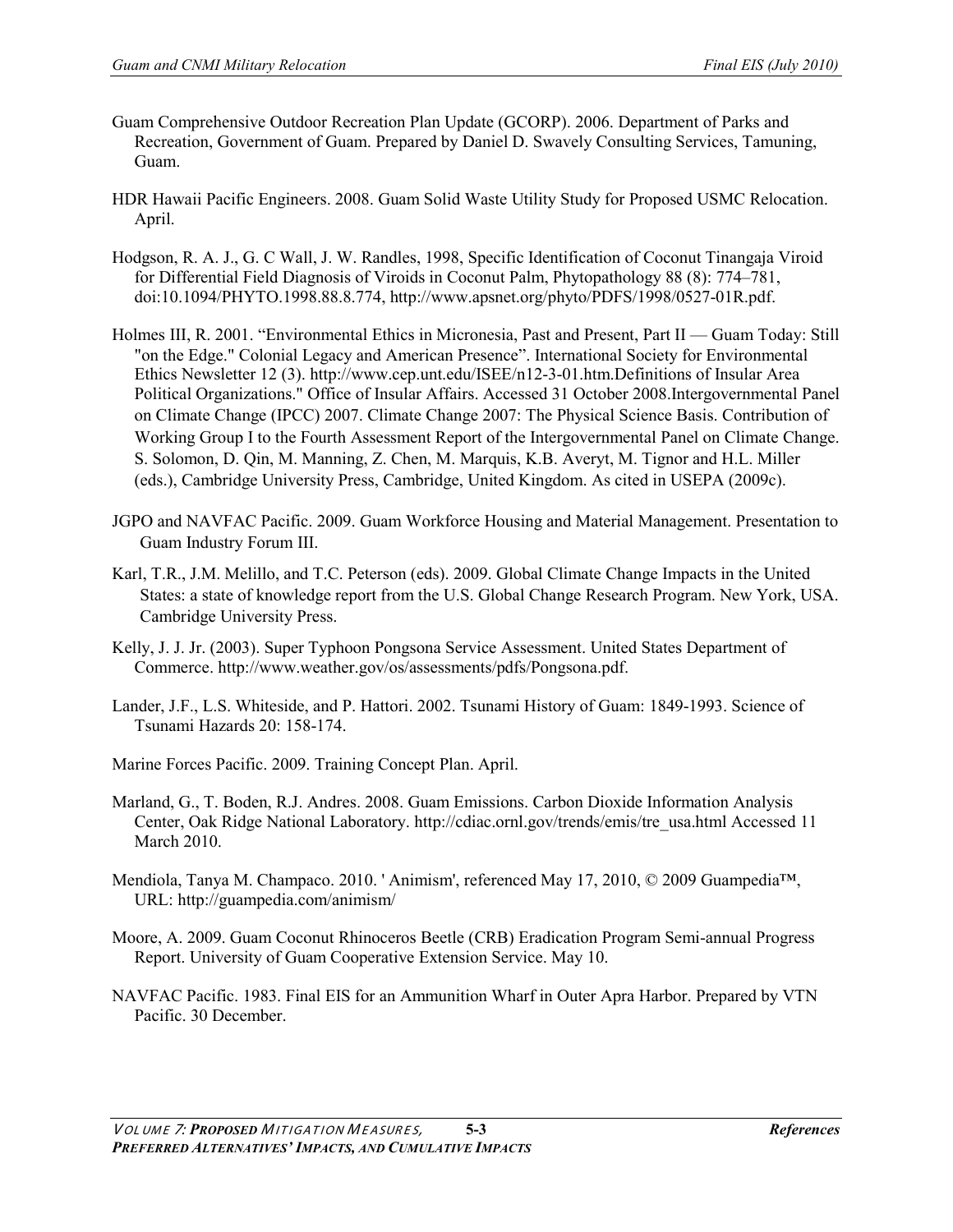- NAVFAC Pacific. 2005. Marine Resource Assessment for the Marianas Operating Area. Pacific Division, Naval Facilities Engineering Command, Pearl Harbor, Hawaii. Prepared for Navy, Commander, U.S. Pacific Fleet (COMPACFLT) by Geo-Marine, Inc. August.
- NAVFAC Pacific. 2006. Sediment Characterization Study for Construction Dredging Feasibility Study at Charlie, Sierra and SRF Wharves, Apra Harbor, Guam. Final Report. Prepared by Weston Solutions.
- NAVFAC Pacific. 2007. Memorandum for Deputy Chief of Naval Operations Fleet Readiness and Logistics (N4) Deputy Commandant of the Marine Corps (Installations and Logistics) Policy Guidance for Environmental Planning Mitigation Composition, Monitoring and Tracking. 3 May.
- NAVFAC Pacific. 2008. Guam Water Utility Study Report, Pre-Final Draft. February.
- NAVFAC Pacific. 2008b. Guam Joint Military Master Plan, Revision 5. Prepared by TEC JV. September.
- NAVFAC Pacific. 2010. Personal Communication: email. Melvyn Takahara (NAVFAC PAC) to Garrett Fong (NAVFAC PAC). RE: Guam, sea level. 19 February .
- DoN. 2010. Final Mariana Islands Range Complex Environmental Impact Statement/Overseas Environmental Impact Statement. 2 Volumes. Prepared for Commander, U.S. Pacific Fleet, Honolulu, Hawaii. May.
- National Climatic Data Center (NCDC). 2003. Event Report for Typhoon Pongsona. http://www4.ncdc.noaa.gov/cgi-win/wwcgi.dll?wwevent~ShowEvent~484791.
- National Oceanic and Atmospheric Administration (NOAA) 2007. National Ocean Service, Coastal Service Center. Land Cover Analysis, Guam. http://www.csc.noaa.gov/ccap/pacific/guam/.
- Neill, C.; J Rea. 2004. Territory of Guam Fire Assessment; U.S. Forest Service, Pacific Southwest Region Fire Management. January.
- Official Site of Guam. 2007. "Geography of Guam". http://ns.gov.gu/geography.html. Accessed 8 November 2007.
- PACAF. 2007. Record of Decision. FEIS, Establishment of an Intelligence, Surveillance, Reconnaissance, (ISR) and Strike Capability, Andersen Air Force Base, Guam.
- Pacific Wrecks. 2009. Tinian: Mariana Islands. http://www.pacificwrecks.com/provinces/marianas\_tinian.html. Accessed 9 October 2009.
- Paulay, G., L. Kirkendale, G. Lamber, and J. Starmer. 1997. The Biodiversity of Apra Harbor: Significant Areas and Introduced Species, with Focus on Sponges, Echinoderms and Ascidians. Prepared for U.S. Department of Defense, COMNAVMARIANAS, University of Guam Marine Laboratory, Mangilao, Guam.
- Port Authority of Guam. 2009. Overview Modernization Plan. http://www.portguam.com/modernization/overview. Accessed 15 September 2009
- Porter, V., T. Leberer, G.Gawel, J.Gutierrez, D.Burdick, et al. The State of Coral Reef Ecosystems of Guam, undated.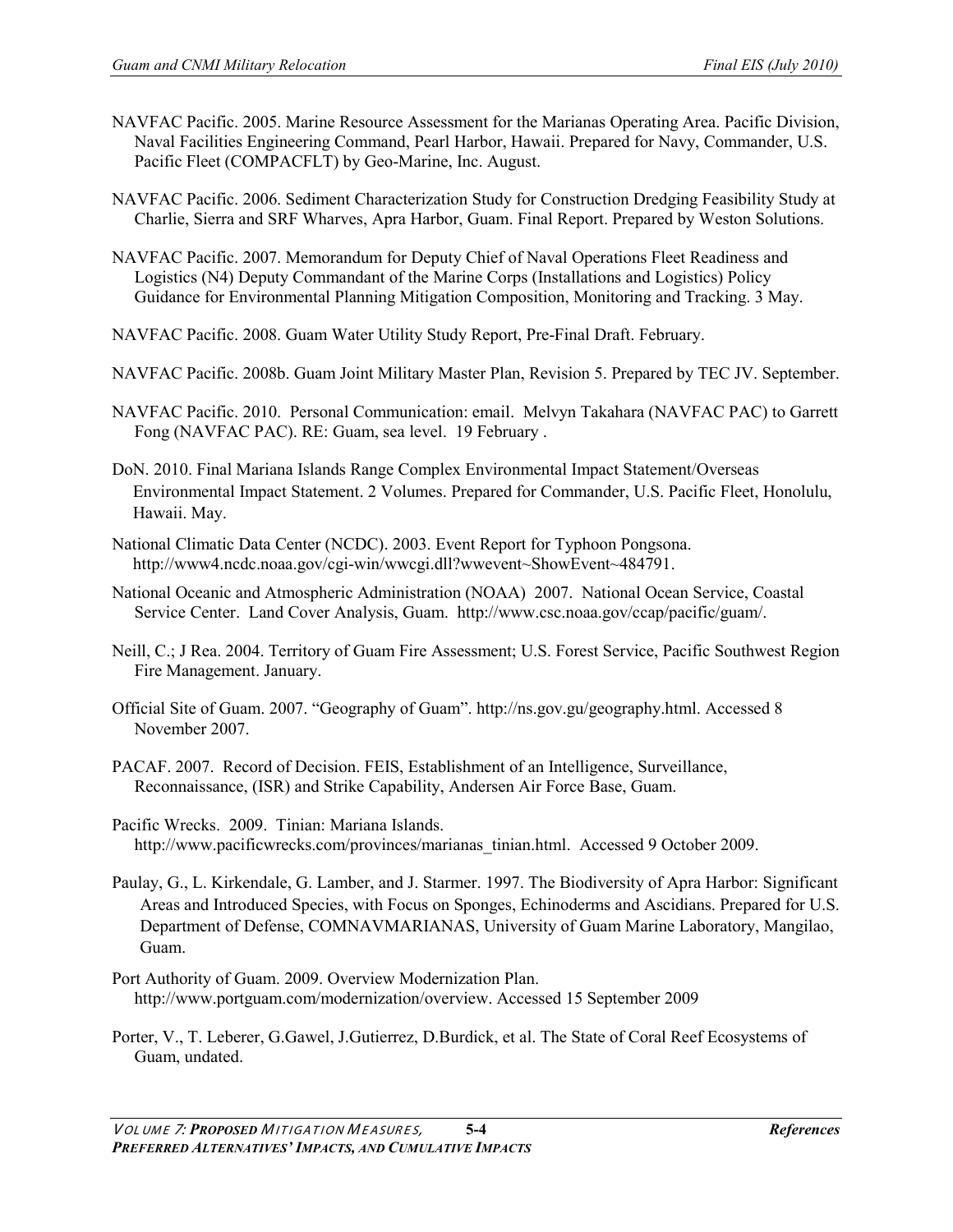Rogers, R. 1995. Destiny's Landfall, A History of Guam. University of Hawaii Press.

Rosenthal, Andrea. 2010. Parsons Brinckerhoff. Personal Communication: email dated 14 April 2010. RE: Port Authority of Guam modernization projects.

Tasi, K. 2009. Guam's Draft Commonwealth Act: Introduction. [http://www.chamorro.com/kantontasi/commonw.html.](http://www.chamorro.com/kantontasi/commonw.html) Accessed 9 October 2009.

University of Guam. 2009. First Science News. U.S. Forest Service Funds Fadang Research. http://www.firstscience.com/home/news/agriculture/us-forest-service-funds-fadangresearch\_68092.html. Accessed 9 October 2009.

United States Environmental Protection Agency (USEPA). 2003. Mobile 6 User's Guide. August.

USEPA 2005. Landfill Gas Emissions Model Version 3.02 User's Guide. May.

USEPA. 2008. NONROAD Model Worksheet. 31 December.

USEPA. 2009. National Pollutant Discharge Elimination System (NPDES), http://crpub.epa.gov/npdes/stormwater. Accessed January 2009.

USEPA. 2009a. Technical Support Document for Endangerment and Cause or Contribute Findings for Greenhouse Gases under Section 202(a) of the Clean Air Act. 7 December.

USEPA. 2009b. Inventory of U.S. Greenhouse Gas Emissions and Sinks: 1990 – 2007. 15 April. USEPA, Washington, DC.

USEPA. 2009c. Global Climate Change Impacts in the United States. U.S. Global Change Research Program.

United States Forest Service (USFS). 2008. Wildland Fire Management Plan for Navy Lands, Guam. Prepared by David K. Nelson, Wildland Fire Management Consultant for U. S. Forest Service, Region 5, Fire and Aviation Management. September.

U.S. Fish and Wildlife Service. 2005. Post-delisting Monitoring Plan for the Tinian Monarch, *Monarcha takatsukasae*. Endangered Species Division, Pacific Islands Fish and Wildlife Office, Honolulu, Hawaii. 22 pp.

United States Fish and Wildlife Service (USFWS) 2004. Endangered and Threatened Wildlife and Plants; Designation of Critical Habitat for the Mariana Fruit Bat and Guam Micronesian Kingfisher on Guam and Mariana Crow on Guam and in the Commonwealth of the Northern Mariana Islands; Final Rule. Federal Register 69:62944-62990.

USFWS. 2008. Informal Section 7 Consultation Regarding Installation and Operation of a Cellular Communications Tower with an Ultra-high Frequency Conventional Repeater at Andersen Air Force Base, Guam. Pacific Islands Fish and Wildlife Office. 17 November.

United States Geological Survey (USGS) 2001 "Erosion and Sedimentation Processes in Southern Guam" http://water.usgs.gov/wrri/00grants/GUerosion.html Last Updated: Friday October 28, 2005 1:27 PM.

USGS CNMI 2007 "Anahatan volcano" http://hvo.wr.usgs.gov/cnmi. Accessed 8 November 2007.